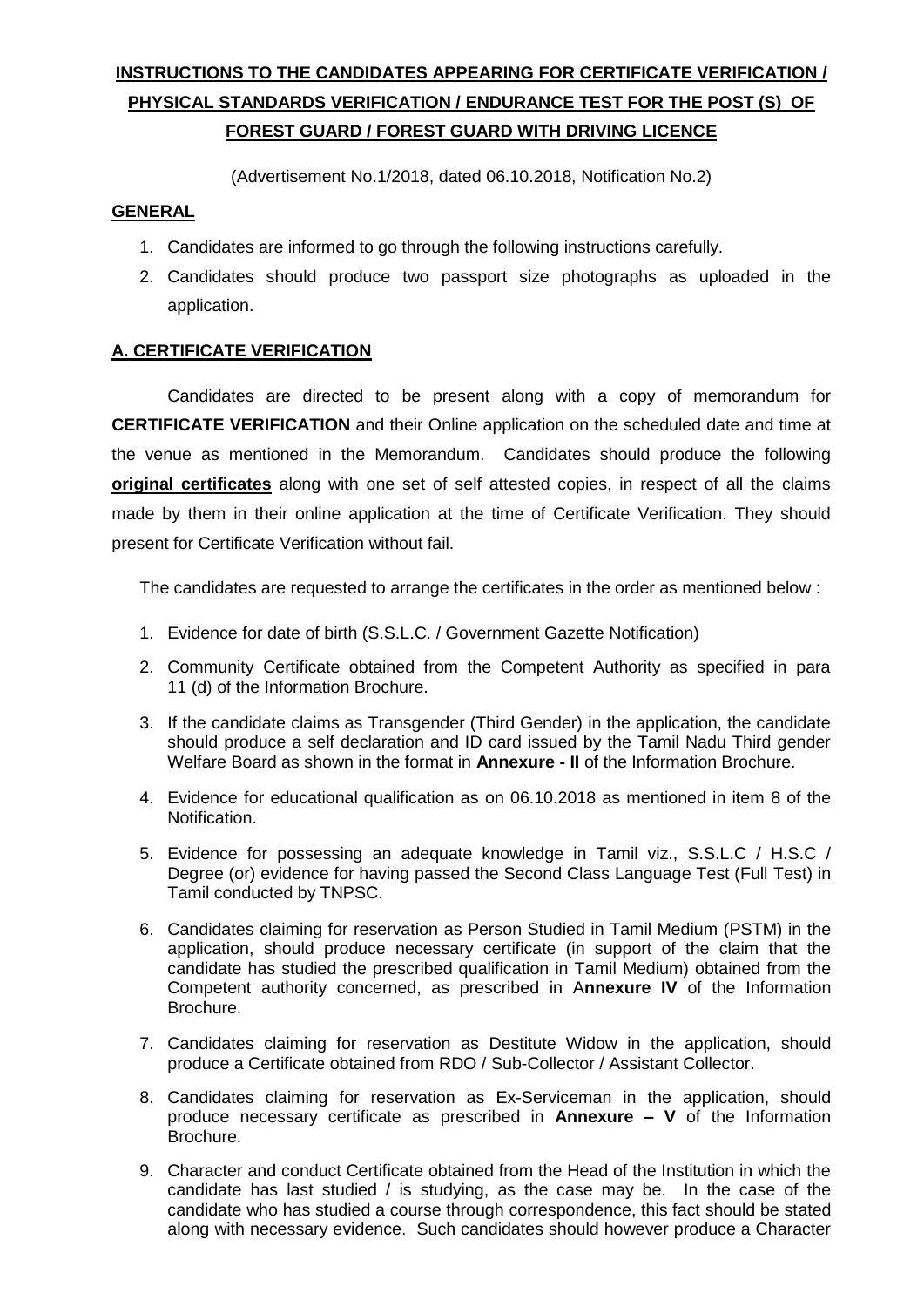and Conduct Certificate from the institution where the candidate had undergone the regular course of study prior to the correspondence studies.

- 10. If the candidate is employed in Government service, a "No Objection Certificate" obtained from the appointing authority in the format as prescribed in **Annexure VI** of the Information Brochure.
- **11.** In addition to the above, the following certificates have to be produced at the time of certificate verification for the post of **Forest Guard with Driving Licence.**
	- a) A valid Driving Licence issued by the Competent Transport Authority.
	- b) A certificate from a reputed Firm or Company to the effect that the candidate possesses experience in driving of Light motor vehicles/Heavy Motor Vehicles for a period of not less than three years after getting the driving Licence.
	- c) A self declaration of the candidate stating that he possesses a basic knowledge about the general mechanism of automobiles.
	- d) A First-Aid certificate issued by the recognized organization in Tamil Nadu
	- e) A certificate from the District Government Headquarter Hospital about the following.
		- i. To possess the visual standard specified below without glasses.

|                       | <b>Right Eye</b> | <b>Left Eve</b> |
|-----------------------|------------------|-----------------|
| <b>Distant Vision</b> | 6/6              | 6/6             |
| <b>Near Vision</b>    | 0.5              | 0.5 (Snellen)   |

- ii. Each eye must have full field of vision.
- iii. Absence of Colour blindness, squint or any morbid condition of the eyes or lies of either eye
- iv. Lasik/Laser Surgery/Excimer Laser Surgery have not underwent by the candidate in either of the eye
- **12.** The provisional admission of the candidate for Certificate Verification **does not confer any rights for admission to Physical standards verification and Endurance test / selection to the post.**
- **13. The Candidates are informed that the claims made in their online application are final at all stages. If their claims are found to be false or incorrect, their candidature will be liable for rejection. Subsequent claims regarding educational qualification / age / community / Other reservations etc. will not be entertained.**
- **14.** The candidate's attention is drawn to para 13 of the Information Brochure and further informed that if the candidate involves in any act of indiscipline at the venue of Certificate Verification, it will be viewed seriously.
- Note:- Before leaving the Certificate Verification centre, the candidates should confirm that all the original certificates furnished for verification have been received back by them after verification. The committee will not take any responsibility for the loss of any original certificates thereafter.